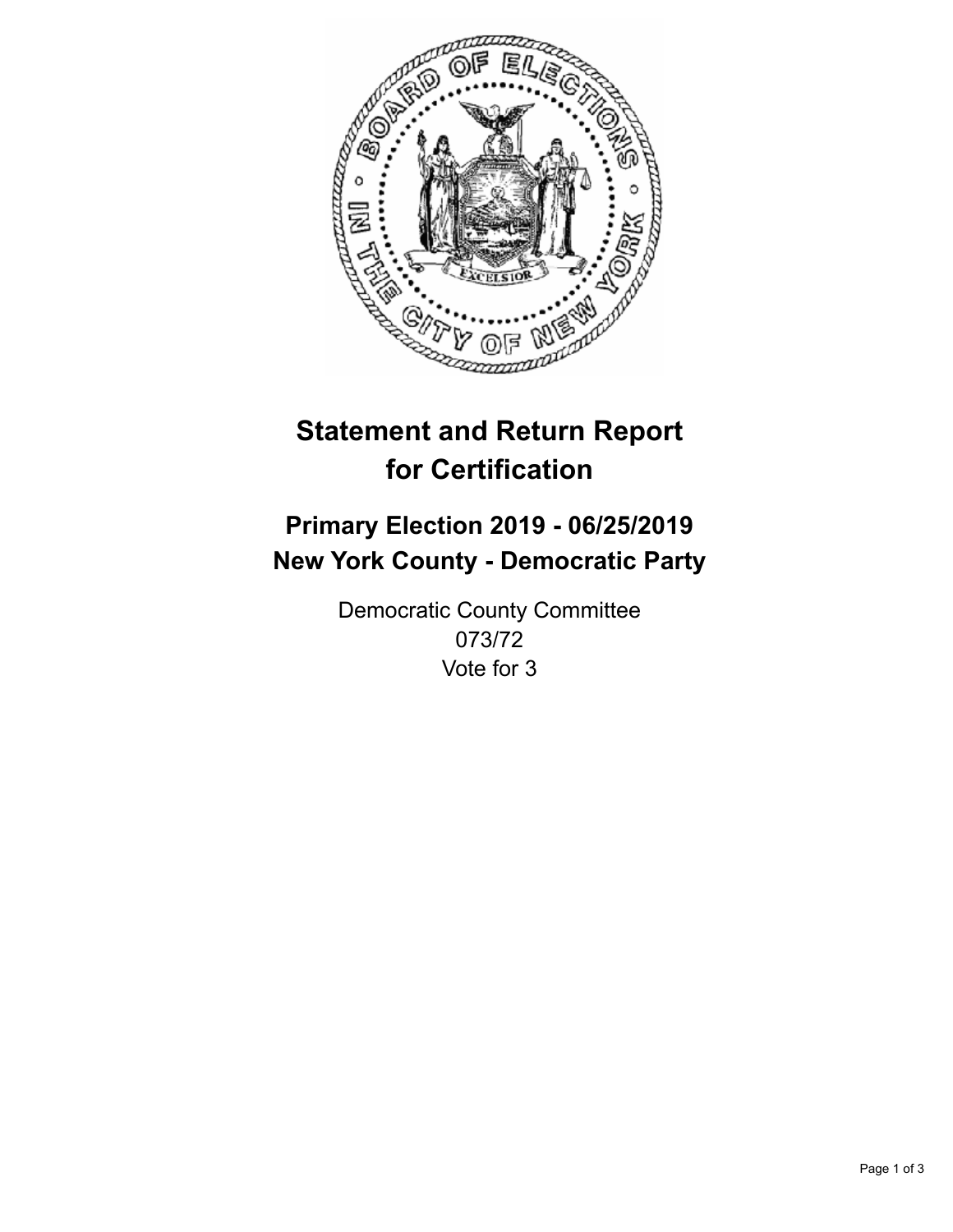

## **Assembly District 72**

| <b>PUBLIC COUNTER</b>                                    | 36       |
|----------------------------------------------------------|----------|
| <b>MANUALLY COUNTED EMERGENCY</b>                        | 0        |
| ABSENTEE / MILITARY                                      | 2        |
| AFFIDAVIT                                                | $\Omega$ |
| <b>Total Ballots</b>                                     | 38       |
| Less - Inapplicable Federal/Special Presidential Ballots | 0        |
| <b>Total Applicable Ballots</b>                          | 38       |
| NAYMA SILVER                                             | 12       |
| <b>IVON SILVER</b>                                       | 11       |
| <b>JASPER E. DIAZ</b>                                    | 25       |
| <b>FLORIE A. CHARLES</b>                                 | 22       |
| BARBARA M. FRAZIER (WRITE-IN)                            | 1        |
| ZOYA KOCUR (WRITE-IN)                                    | 1        |
| <b>Total Votes</b>                                       | 72       |
| Unrecorded                                               | 42       |